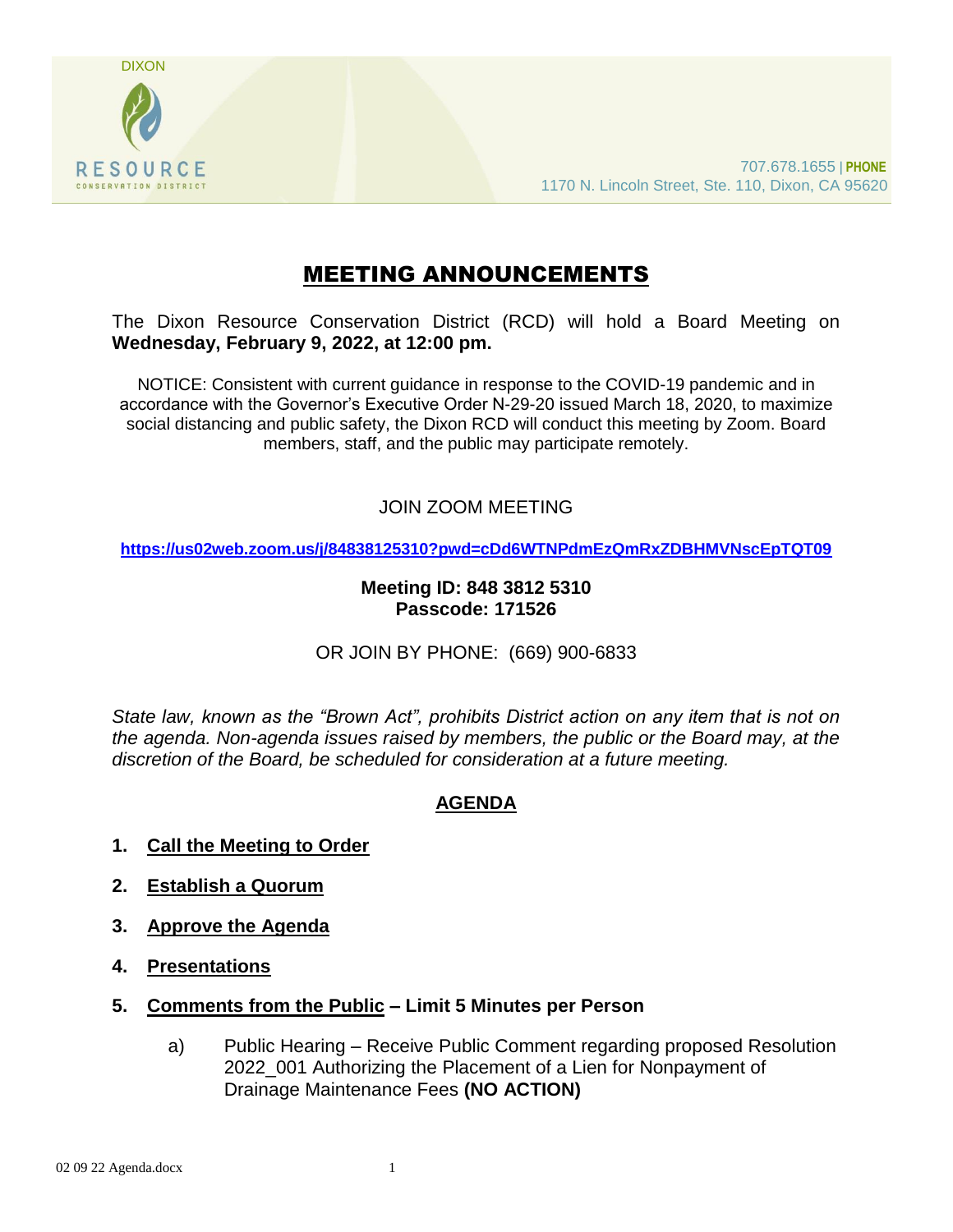# **6. DRCD Consent Calendar – (ACTION)**

- a) Approval of Minutes from the Board Meeting dated **January 12, 2022**
- b) Approval of Minutes from the Personnel Committee Meeting dated **January 28, 2022**
- c) DRCD- Approval of Expenses from **January 13, 2022 to February 9, 2022** and review of the 2021 / 2022 Budget- (To be distributed)
- d) Office Management Expenses from **January 1 to January 31, 2022,** and review of the 2021 / 2022 Budget - (To be distributed)
- e) Dixon/Solano RCD Water Quality Coalition Approval of Expenses from **January 13, 2022 to February 9, 2022** – (To be distributed)
- f) Adopt Resolution to Allow Board Participation by Remote Meeting through March 2022.

## **7. Natural Resources Conservation Service (NRCS) Report**

a) Monthly Report

## **8. Old Business** –

a) Encroachment Permit 2022 0001– Consider amendment request from PG&E to add discharge of groundwater to their existing encroachment permit **(ACTION)**

## **9. New Business –**

- a) Consider Adoption of Resolution Authorizing the Placement of a Lien for Nonpayment Of Drainage Maintenance Fees (ACTION)
- b) Review and Consider Extension of Emergency COVID-19 Supplemental Sick Leave retroactive to July 1, 2021 and through June 30, 2022 (ACTION)
- c) 2023-2028 Strategic Long Range Plan Review and Provide Direction to Staff on the Draft 2023 Strategic Long Range Plan (ACTION)

## **10. DRCD Staff Report**

- a) District Manager
- b) Water Quality Coalition Update None
- **11. Directors Report –** Brief reports given by Directors on meetings attended on behalf of DRCD.

## **12. Communications**

## **13. Upcoming Events**

## **14. Announcements**